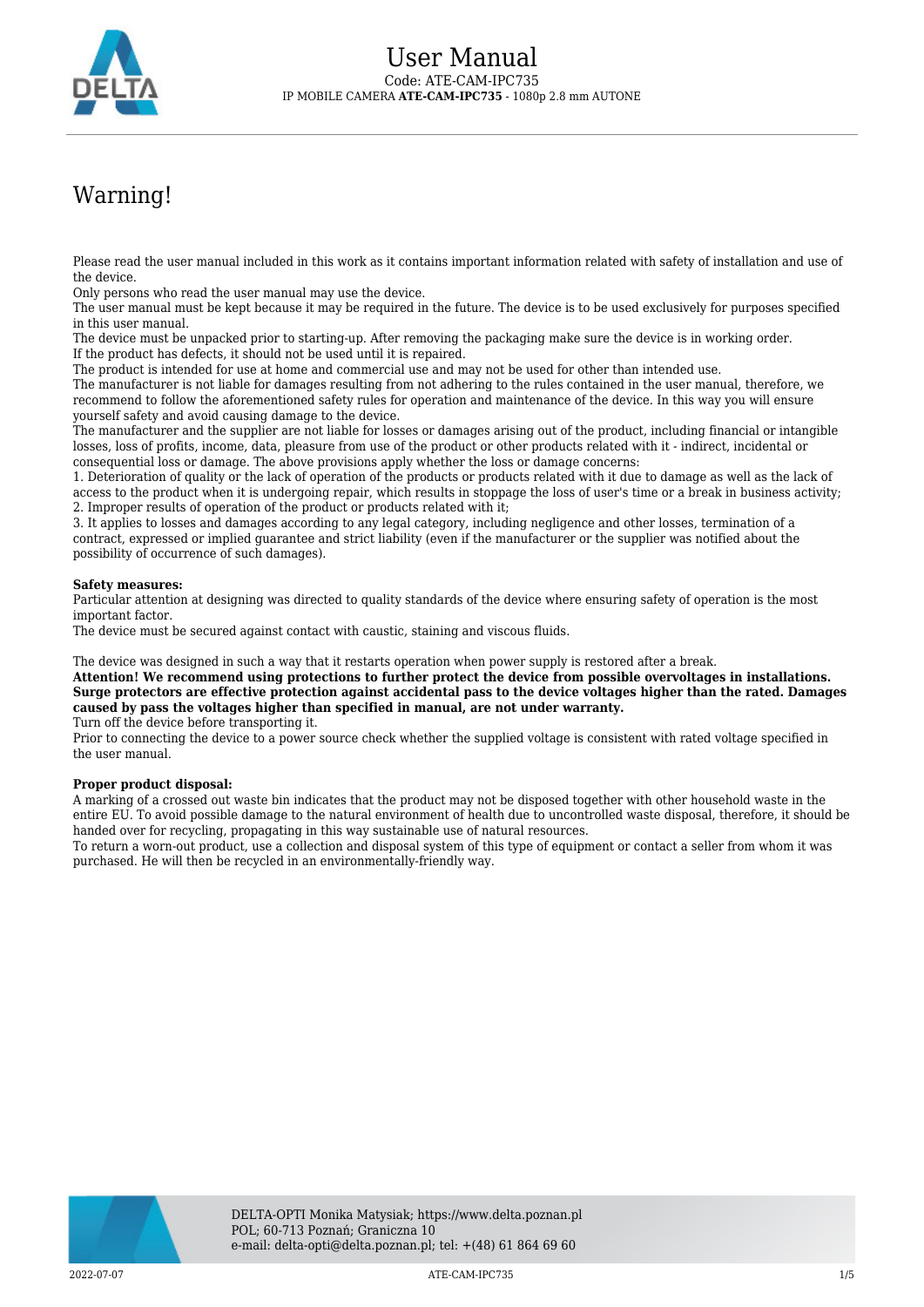

## User Manual Code: ATE-CAM-IPC735 IP MOBILE CAMERA **ATE-CAM-IPC735** - 1080p 2.8 mm AUTONE



Mobile IP camera equipped with M12, 6-pin - code A connector, providing image in maximum resolution Full HD, 1080p.

| Standard:                 | TCP/IP                                                                 |
|---------------------------|------------------------------------------------------------------------|
| Sensor:                   | 1/2.7 " SC2235 CMOS                                                    |
| Matrix size:              | 2.1 Mpx                                                                |
| Resolution:               | 1920 x 1080 - 1080p                                                    |
| Lens:                     | $2.8 \text{ mm}$                                                       |
| View angle:               | • 95 ° (manufacturer data)<br>$\cdot$ 90 $^{\circ}$ (our tests result) |
| Range of IR illumination: | 10 <sub>m</sub>                                                        |
| S/N ratio:                | $\geq$ 58 dB                                                           |
| RS-485 interface:         | −                                                                      |
| Memory card slot:         | –                                                                      |
| Image compression method: | H.264                                                                  |
| ONVIF:                    | ✓                                                                      |
| Alarm inputs / outputs:   |                                                                        |
| Audio:                    |                                                                        |
| Main stream frame rate:   | 20 fps @ 1080p                                                         |
| Network interface:        | 10/100 Base-T - M12, 6-pin socket - Code A                             |



DELTA-OPTI Monika Matysiak; https://www.delta.poznan.pl POL; 60-713 Poznań; Graniczna 10 e-mail: delta-opti@delta.poznan.pl; tel: +(48) 61 864 69 60

2022-07-07 ATE-CAM-IPC735 2/5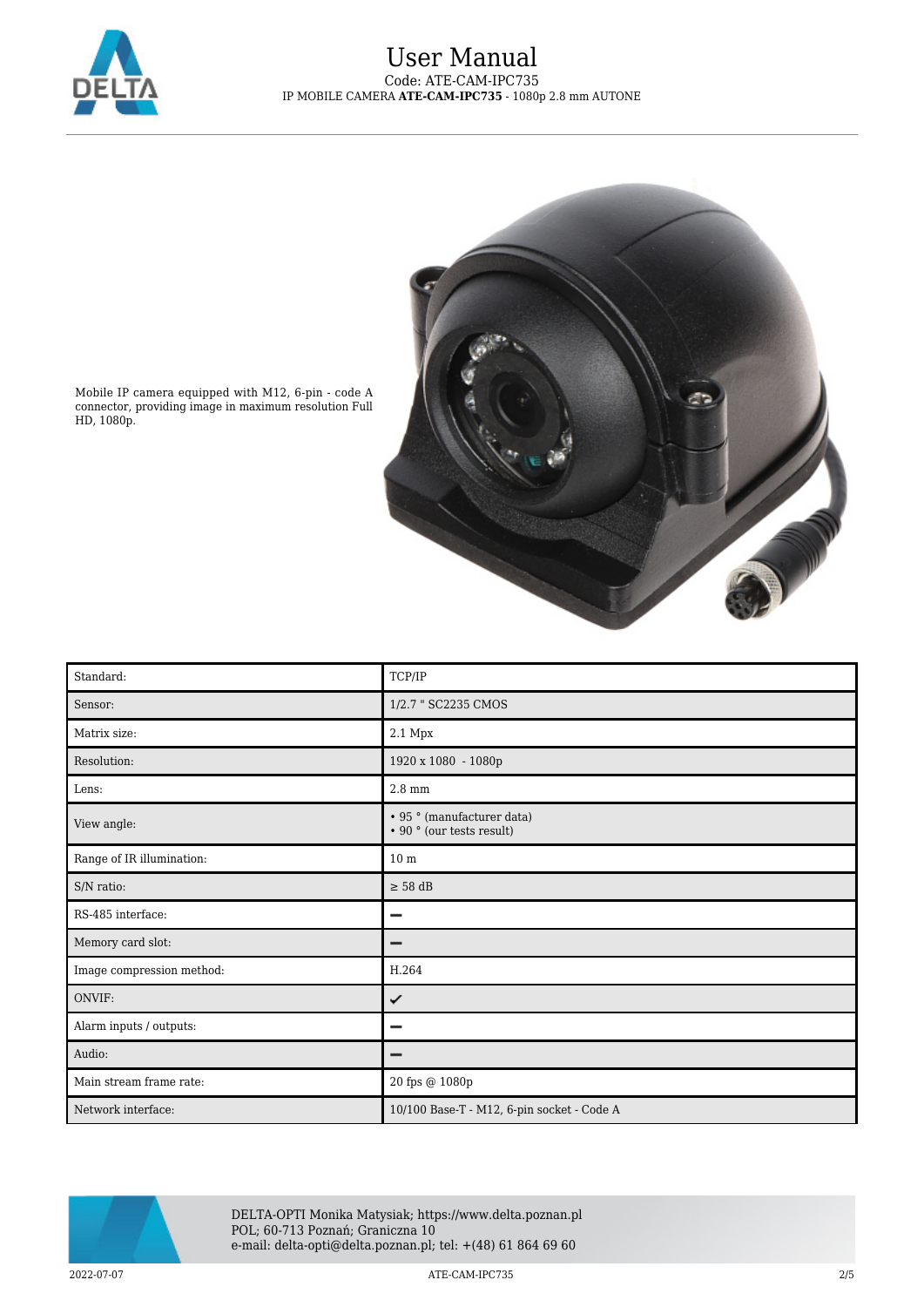

### User Manual Code: ATE-CAM-IPC735 IP MOBILE CAMERA **ATE-CAM-IPC735** - 1080p 2.8 mm AUTONE

| Main features:            | • Motion Detection<br>• Auto White Balance<br>• AGC - Automatic Gain Control<br>• BLC - Back Light Compensation |
|---------------------------|-----------------------------------------------------------------------------------------------------------------|
| Power supply:             | 12 V DC / 600 mA                                                                                                |
| Power consumption:        | $\leq$ 5 W                                                                                                      |
| Mobile phones support:    | -                                                                                                               |
| Default IP address:       | 192.168.1.2                                                                                                     |
| Default user password:    | $admin / -$                                                                                                     |
| Web browser access ports: | 8899                                                                                                            |
| PC client access ports:   | 8899                                                                                                            |
| Housing:                  | Dome, Metal                                                                                                     |
| Color:                    | <b>Black</b>                                                                                                    |
| "Index of Protection":    | IP67                                                                                                            |
| Operation temp:           | $-20 °C  60 °C$                                                                                                 |
| Weight:                   | $0.27$ kg                                                                                                       |
| Dimensions:               | 90 x 77 x 65 mm                                                                                                 |
| Supported languages:      | English                                                                                                         |
| Manufacturer / Brand:     | <b>AUTONE</b>                                                                                                   |
| Guarantee:                | 2 years                                                                                                         |

### Front view - small sizes camera:



Side view:



DELTA-OPTI Monika Matysiak; https://www.delta.poznan.pl POL; 60-713 Poznań; Graniczna 10 e-mail: delta-opti@delta.poznan.pl; tel: +(48) 61 864 69 60

2022-07-07 ATE-CAM-IPC735 3/5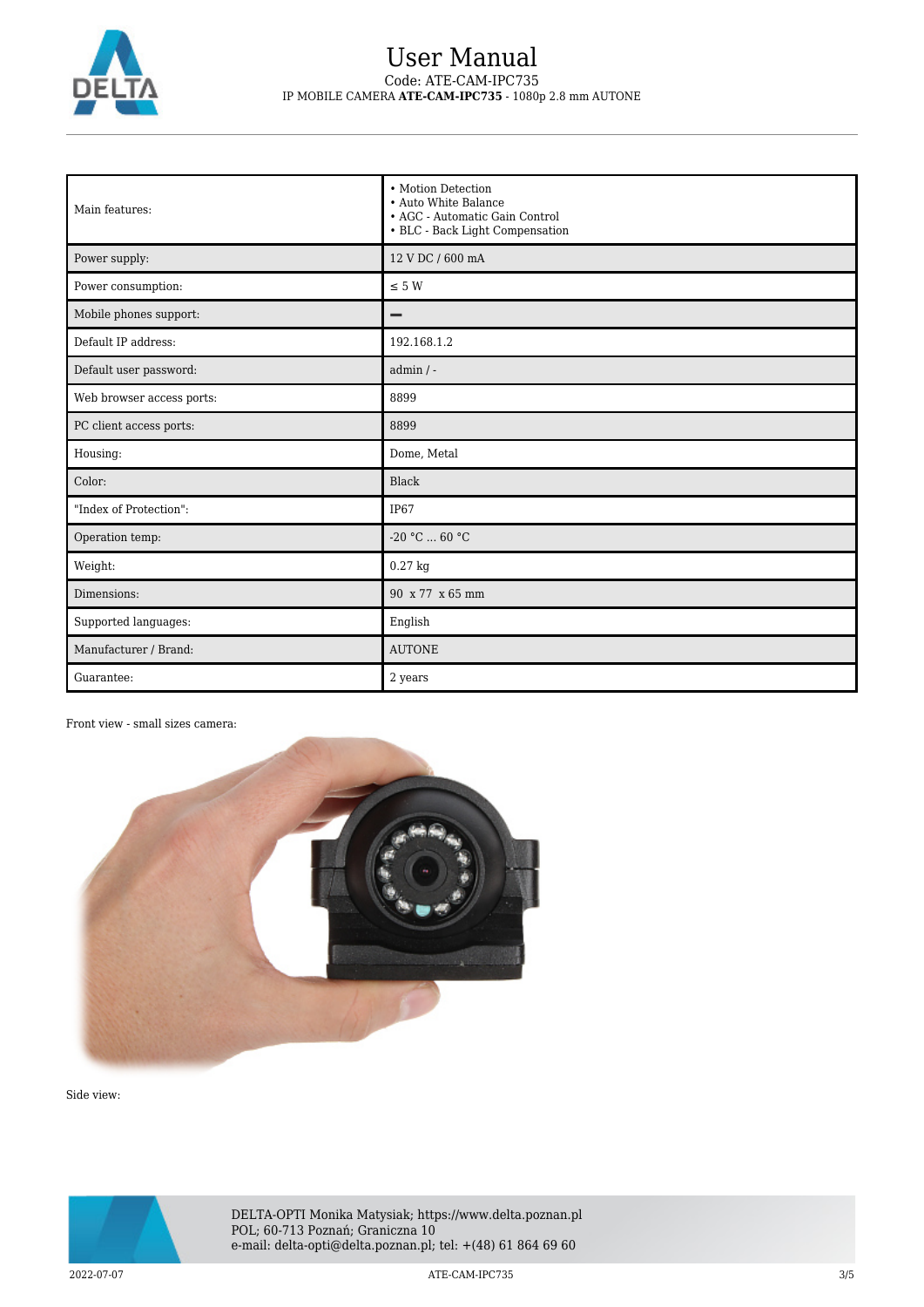



The camera has a removable cover:



Camera mounting dimensions:



DELTA-OPTI Monika Matysiak; https://www.delta.poznan.pl POL; 60-713 Poznań; Graniczna 10 e-mail: delta-opti@delta.poznan.pl; tel: +(48) 61 864 69 60

2022-07-07 ATE-CAM-IPC735 4/5